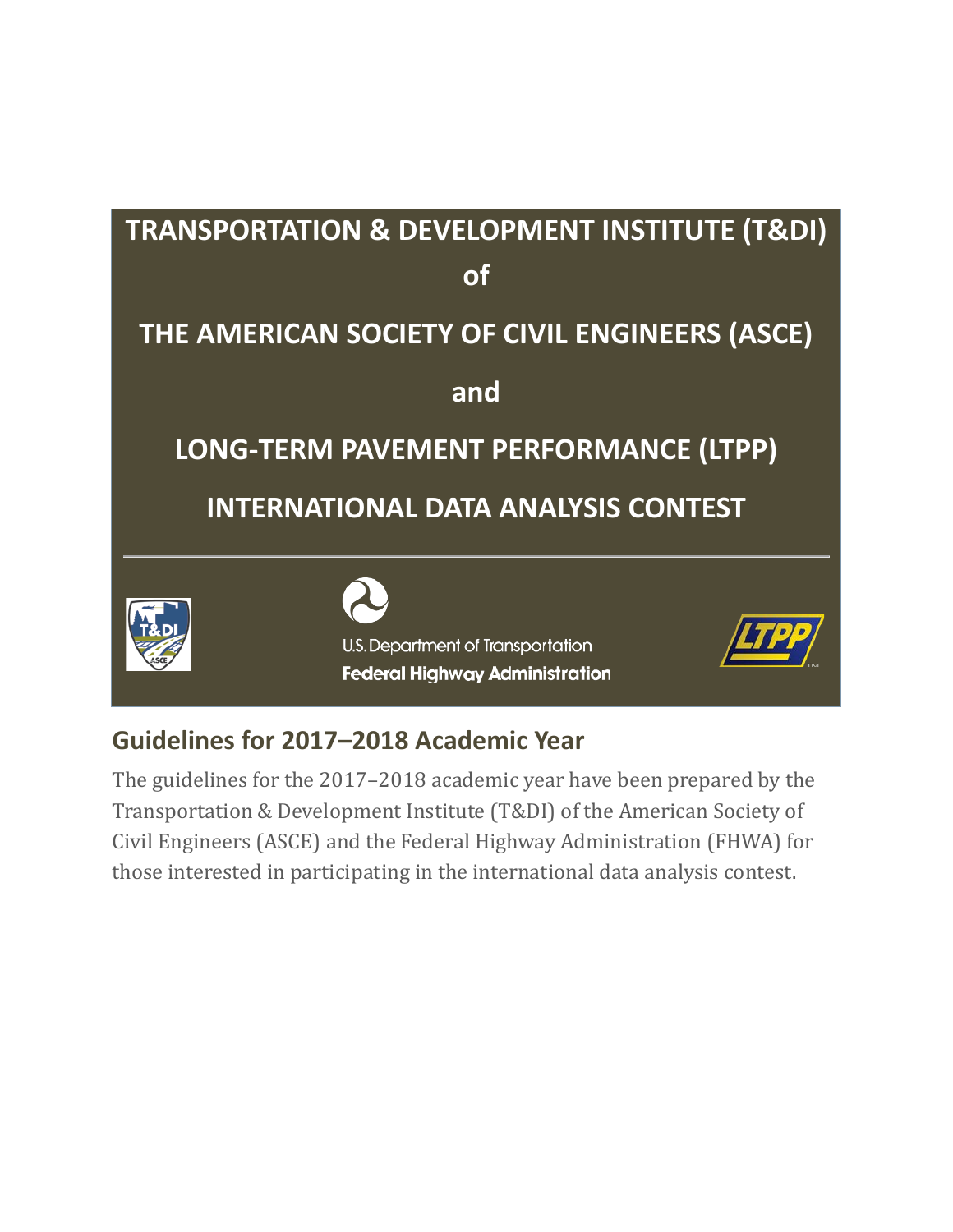# TABLE OF CONTENTS

# Contents

| Background of the LTPP Program                                                    |    |
|-----------------------------------------------------------------------------------|----|
| Theme, Categories, Awards, Contest Timeline, and Participants ___________________ |    |
|                                                                                   | 9  |
| Appendix A – Paper Preparation                                                    |    |
| Appendix B - Contest Cover Page                                                   | 12 |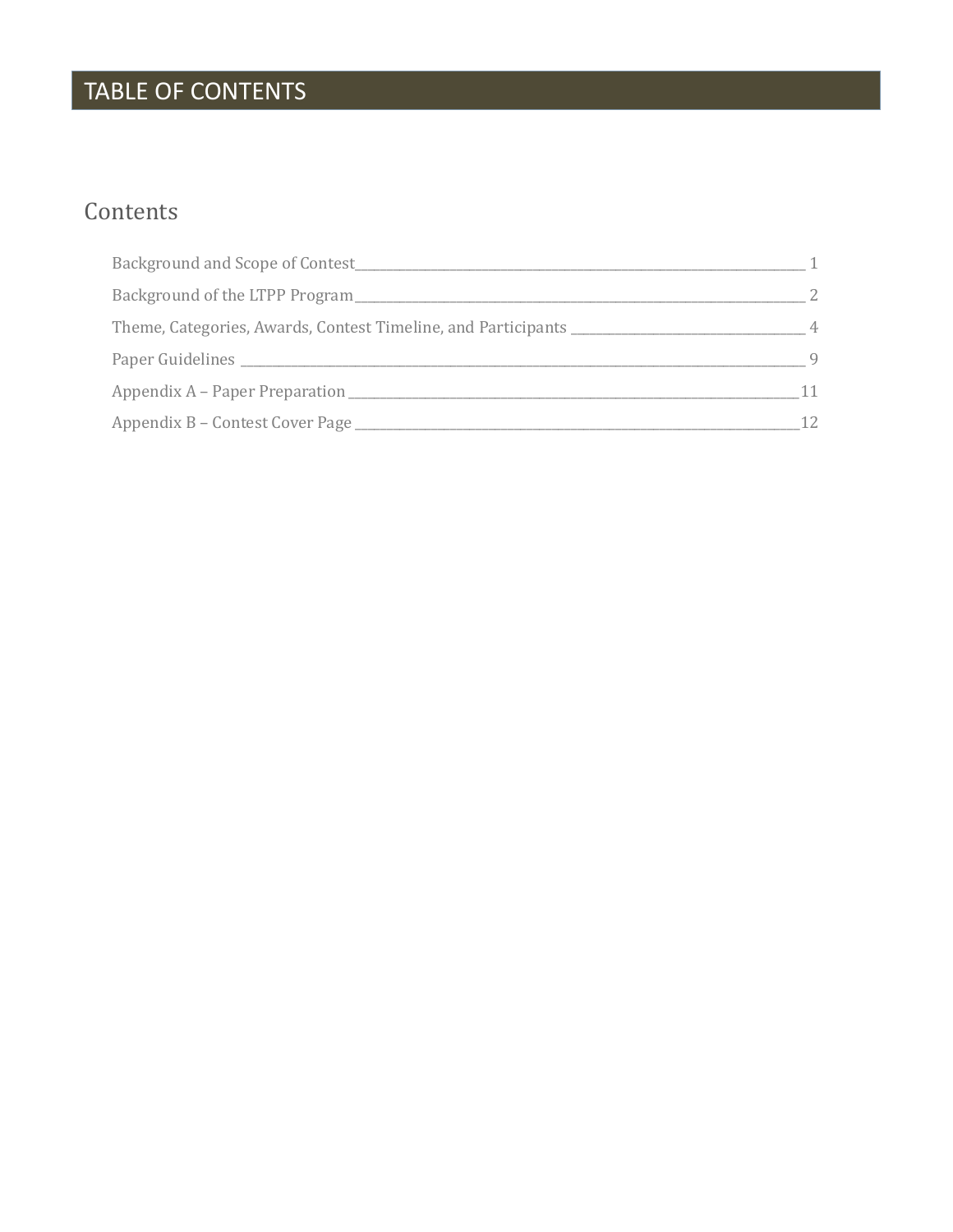## BACKGROUND AND SCOPE OF CONTEST

# <span id="page-2-0"></span>Background and Scope of Contest

The International Data Analysis Contest is a joint effort between FHWA's Long-Term Pavement Performance (LTPP) program and the Task Committee on the Long-Term Pavement Performance Contest, a subcommittee of the Highway Pavement Committee of ASCE's T&DI.

Initiated in August 1998, the contest is designed to encourage students, professors, highway agencies, and consultants from around the world to use the LTPP data collected over the past two decades. The contest offers a unique opportunity for contestants (primarily students) to work individually or in a team to perform research that will benefit the highway transportation community. Contestants must document their findings in a written paper. Authors of winning papers will receive a cash prize and an all-expense paid trip to Washington, DC to be nationally recognized at the 2019 Transportation Research Board (TRB) 98th Annual Meeting. In addition, winners will present their research topic at one or more TRB meeting sessions and will be given the option to have FHWA publish their winning paper, which will be available to researchers worldwide. All participants will receive a letter of recognition from ASCE and FHWA.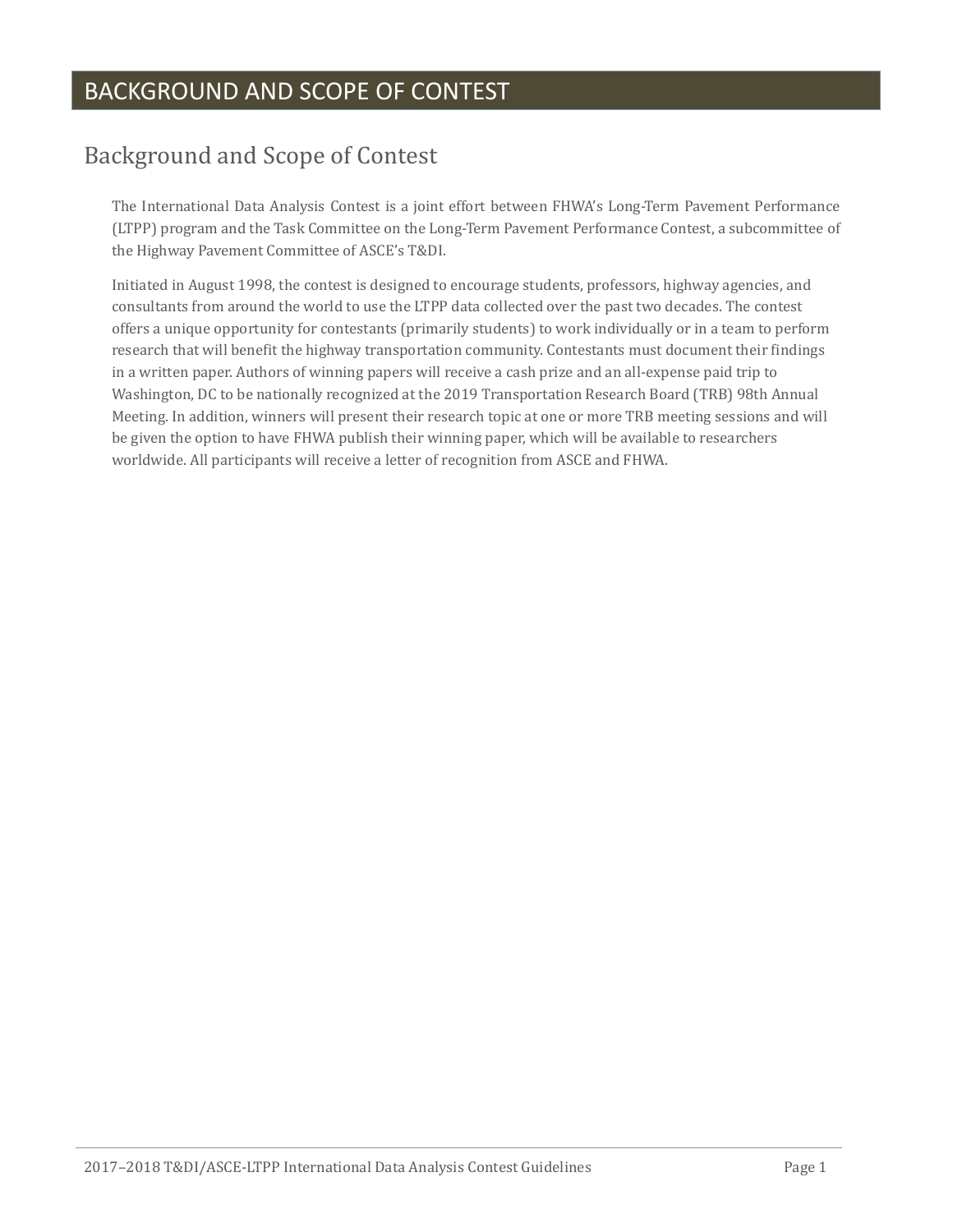# <span id="page-3-0"></span>Background of the LTPP Program

### BRIEF HISTORY

During the early 1980s, TRB of the National Research Council, under the sponsorship of FHWA and with the cooperation of the American Association of State Highway and Transportation Officials (AASHTO), undertook a thorough study of the deterioration of the Nation's highway and bridge infrastructure system. The study recommended that a Strategic Highway Research Program (SHRP) be initiated to focus research and development activities that would make major contributions to improving highway transportation. The report, published as "TRB Special Report 202*"* in 1984, emphasized six research areas, with the LTPP program as one of the key research areas. During 1985 and 1986, independent contractors developed details of the research programs for SHRP. The detailed programs were published in May 1986 as a TRB report entitled, "Strategic Highway Research Program—Research Plans."

The LTPP program was transferred from SHRP to FHWA in 1992 to continue the work. The program provides research studies of in-service pavements as envisioned by SHRP: as a comprehensive program to satisfy a total range of pavement information needs. It draws on technical knowledge of pavements presently available and seeks to develop better models to explain how and why pavements perform as they do. The LTPP program also seeks to gain knowledge of the specific effects on pavement performance due to various design variables, such as traffic, environment, materials, construction quality, and maintenance practices. As sufficient data become available with time, analysis is conducted to provide better performance prediction models for use in design and pavement management.

### GOAL AND OBJECTIVES

The goal of the LTPP program is to increase pavement life by investigating various designs and rehabilitated pavement structures using different materials and under different loads, environments, subgrade soil, and maintenance practices. The specific objectives of the LTPP program are to:

- 1. Evaluate existing design methods.
- 2. Develop improved design methodologies and strategies for the rehabilitation of existing pavements.
- 3. Develop improved design equations for new and reconstructed pavements.
- 4. Determine the effects of (a) loading, (b) environment, (c) material properties and variability, (d) construction quality, and (e) maintenance levels on pavement distress and performance.
- 5. Determine the effects of specific design features on pavement performance.
- 6. Establish a national long-term pavement database to support the program's objectives and future needs.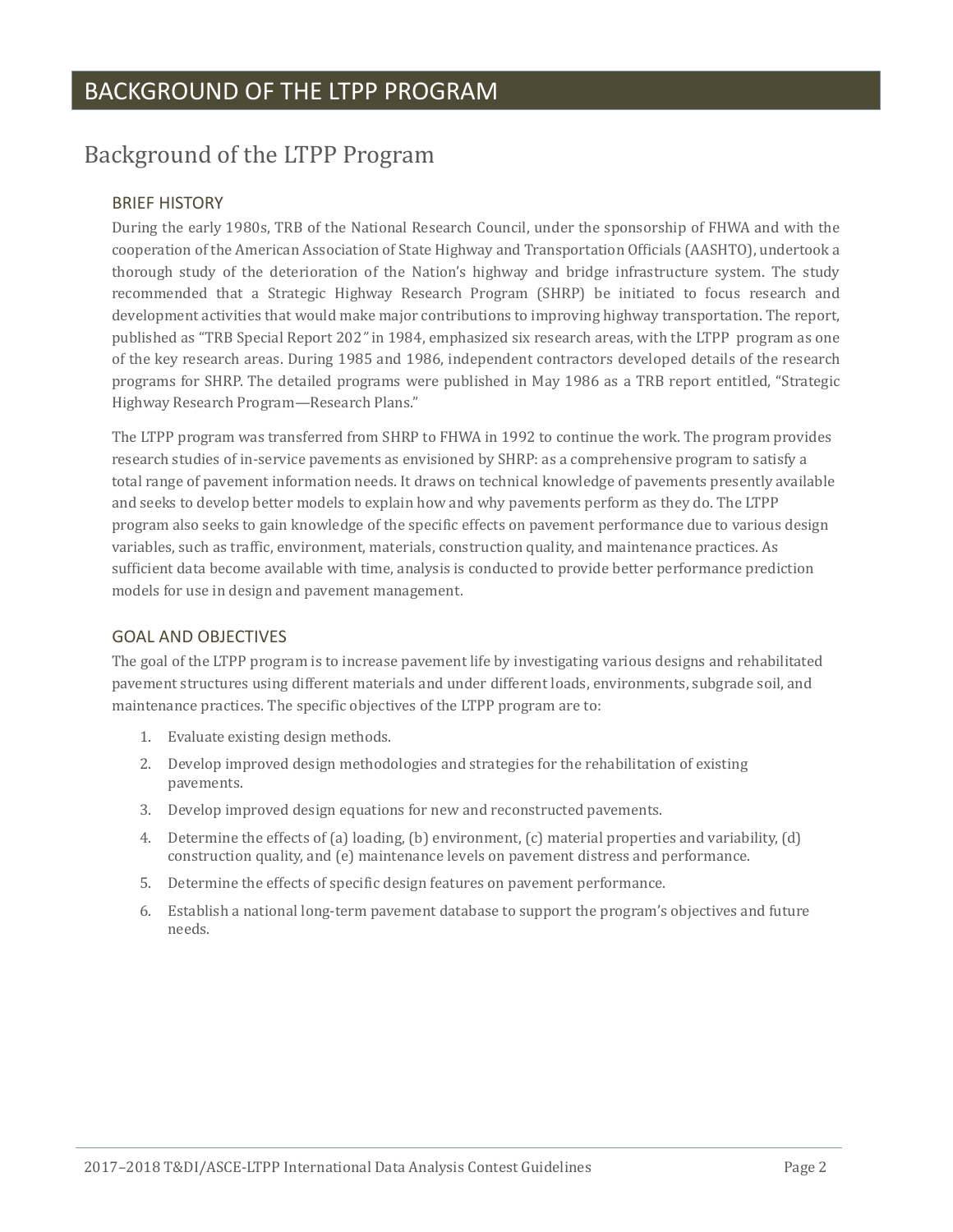### BACKGROUND OF THE LTPP PROGRAM

#### LTPP EXPERIMENTS AND DATA COLLECTED

The LTPP program includes two experiment categories: General Pavement Study (GPS) experiments and Specific Pavement Study (SPS) experiments. Within each experiment category, several types of studies have been evaluated by the LTPP program. The GPS experiments consist of in-service pavement test sections throughout the United States and Canada. They embrace an array of site selection factors that provide information for a national database to meet the objectives of the LTPP program. The SPS experiments have their own set of unique goals, construction needs, and experimental approaches that cannot be achieved by the GPS experiments. The SPS experiments are intensive studies with specific evaluation variables.

Several broad classes of data stored in the LTPP database include:

- 1. General Test Section Information.
- 2. Inventory Data.
- 3. Climatic Data.
- 4. Materials Test Data.
- 5. Maintenance Data.
- 6. Rehabilitation Data.
- 7. Traffic Data.
- 8. Pavement Monitoring Data.

The data collected are housed in the LTPP Information Management System, the world's largest pavement performance database ever created. This database has enormous potential to help develop products to improve pavement technologies in the future.

### ACCESSING THE DATA AND OTHER LTPP INFORMATION

The LTPP database evolves continuously to accommodate data collected over 25 years. The data are stored using a relational database design that involves over 6,000 data elements in over 400 tables. This approach greatly enhances the system's ability to store massive amounts of data in a very organized method. However, the LTPP storage scheme makes data accessibility somewhat difficult because it requires extensive knowledge of the information and format of the LTPP database, which includes information on the database structure, data codes, data collection, testing protocols, and relationships between data tables. To address the need for a structured and user-friendly LTPP data source, the data have been made available in a variety of formats throughout the years. The latest and most enhanced system is LTPP InfoPave™, a Web-based system that provides easy access to the LTPP data as well as access to LTPP software tools, research reports, and other program information. LTPP InfoPave is an excellent tool that allows users to explore the LTPP database, become familiar with the data types, and examine the availability of suitable LTPP test sections to use for analysis. **Students are required to use LTPP InfoPave to compete in this contest and provide a summary of how the data was extracted and which data elements, experiment types and/or tables were used to perform the analysis**.

The LTPP program updates the database throughout the year and provides an annual release of the database to the public at the TRB Annual Meeting in Washington, DC. The public release is known as the LTPP Standard Data Release (SDR). Each release is sequentially numbered. The most current public release of the LTPP data is SDR 31.0 and is available for download on the LTPP InfoPave website at [https://infopave.fhwa.dot.gov/,](https://infopave.fhwa.dot.gov/) or by contacting the LTPP Customer Support Service Center a[t ltppinfo@dot.gov](mailto:ltppinfo@dot.gov) or 202–493–3035.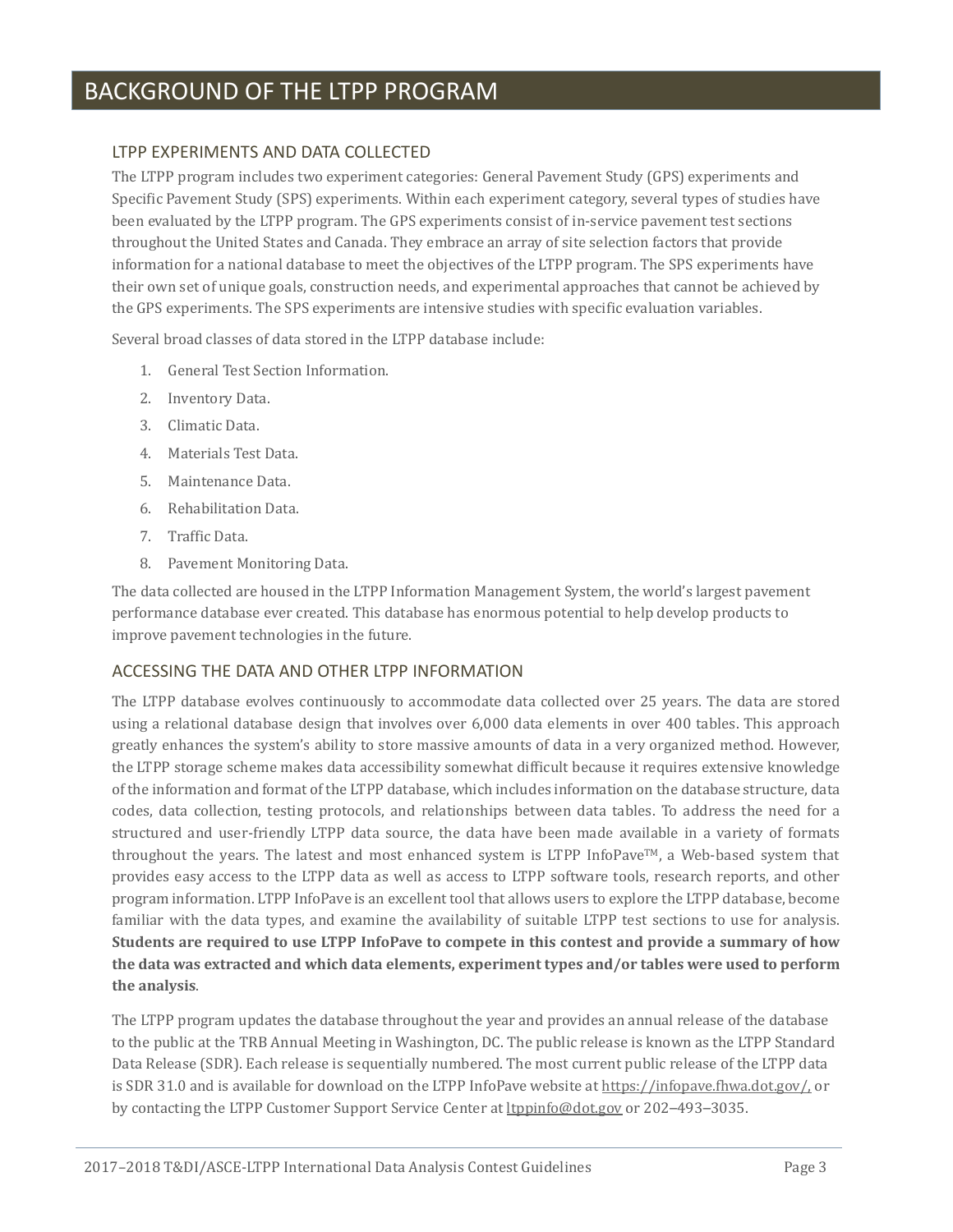## THEME, CATEGORIES, AWARDS, CONTEST TIMELINE, AND PARTICIPANTS

# <span id="page-5-0"></span>Theme, Categories, Awards, Contest Timeline, and Participants

Using LTPP InfoPave™, students are encouraged to focus their analysis and paper topic around the overall contest theme, or may choose to address the challenge topic and enter their paper in that category. The challenge topic focuses on a more specialized component related to ongoing LTPP research with the potential to contribute to other pavement-related research areas.

### THEME

The theme for the 2017–2018 T&DI/ASCE-LTPP International Data Analysis Contest is:

#### **Use the LTPP Data to Evaluate a Question or Concern for Your Region or State.**

#### CHALLENGE TOPIC

This year's contest includes a challenge topic. The challenge topic for the 2017–2018 T&DI/ASCE-LTPP International Data Analysis Contest is:

#### **"Use the LTPP Data to Evaluate the Impact of Mix and Materials Properties on Individual Distress Types for Asphalt or Concrete Pavements"**

Many highway agencies still need to gain a better understanding of which pavement data elements have the most impact on highway system performance. The findings from this analysis should provide highway managers with a clear understanding of how different data elements affect pavement performance over time.

A review of the LTPP data should be performed along with a thorough literature review of performance measures and pavement management reports.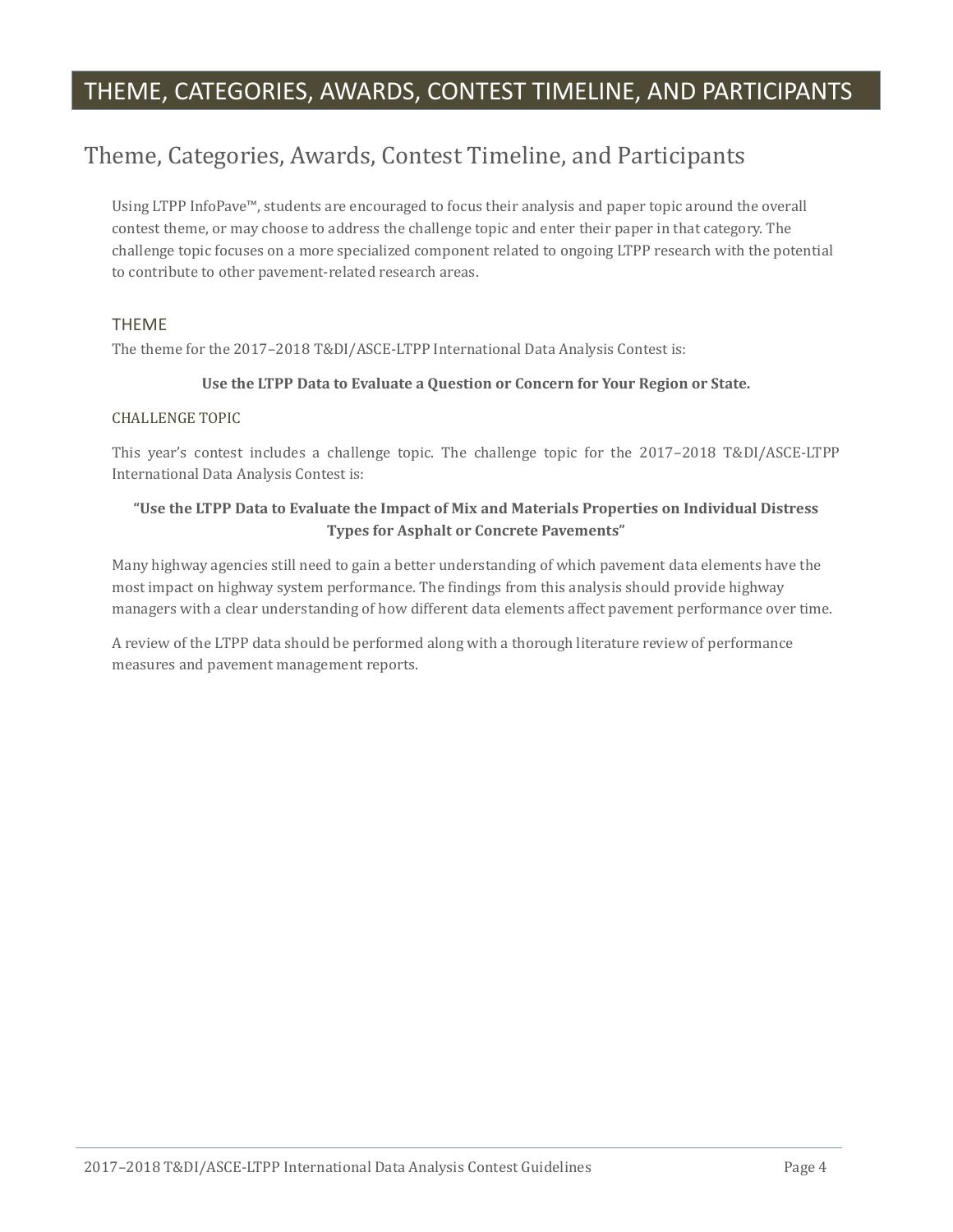### **CATEGORIES**

The categories for the 2017–2018 T&DI/ASCE-LTPP International Data Analysis Contest are:

- Undergraduate Category. A team will consist of one to four undergraduate students. The analysis is restricted to using only LTPP data. The principal author(s) must be the undergraduate student(s) who conducts the analysis.
- Graduate Category. A team will consist of one to four students, which may include undergraduate students. The analysis is restricted to using only LTPP data. The principal author(s) must be the graduate student(s) who conducts the analysis.
- Partnership Category. This category is for undergraduate and/or graduate students working in partnership with a highway agency or private company. In this category, the LTPP data may be supplemented with additional highway agency data if desired. The team shall consist of one to four students, the external partner, and faculty advisor, if appropriate. The principal author(s) must be the undergraduate and/or graduate student(s) who conducts the analysis. However, additional authors, such as practicing engineers from highway agencies, other agencies, private companies, or faculty members, may be included.
- Aramis Ló pez Challenge Category. This category is for any team willing to tackle the challenge topic. A team shall consist of one to four students at any level (undergraduate and/or graduate), external partners if applicable, and may include the faculty advisor as a contributing author. The analysis is restricted to using only LTPP data. The principal author(s) must be the student(s) who primarily conducts the analysis.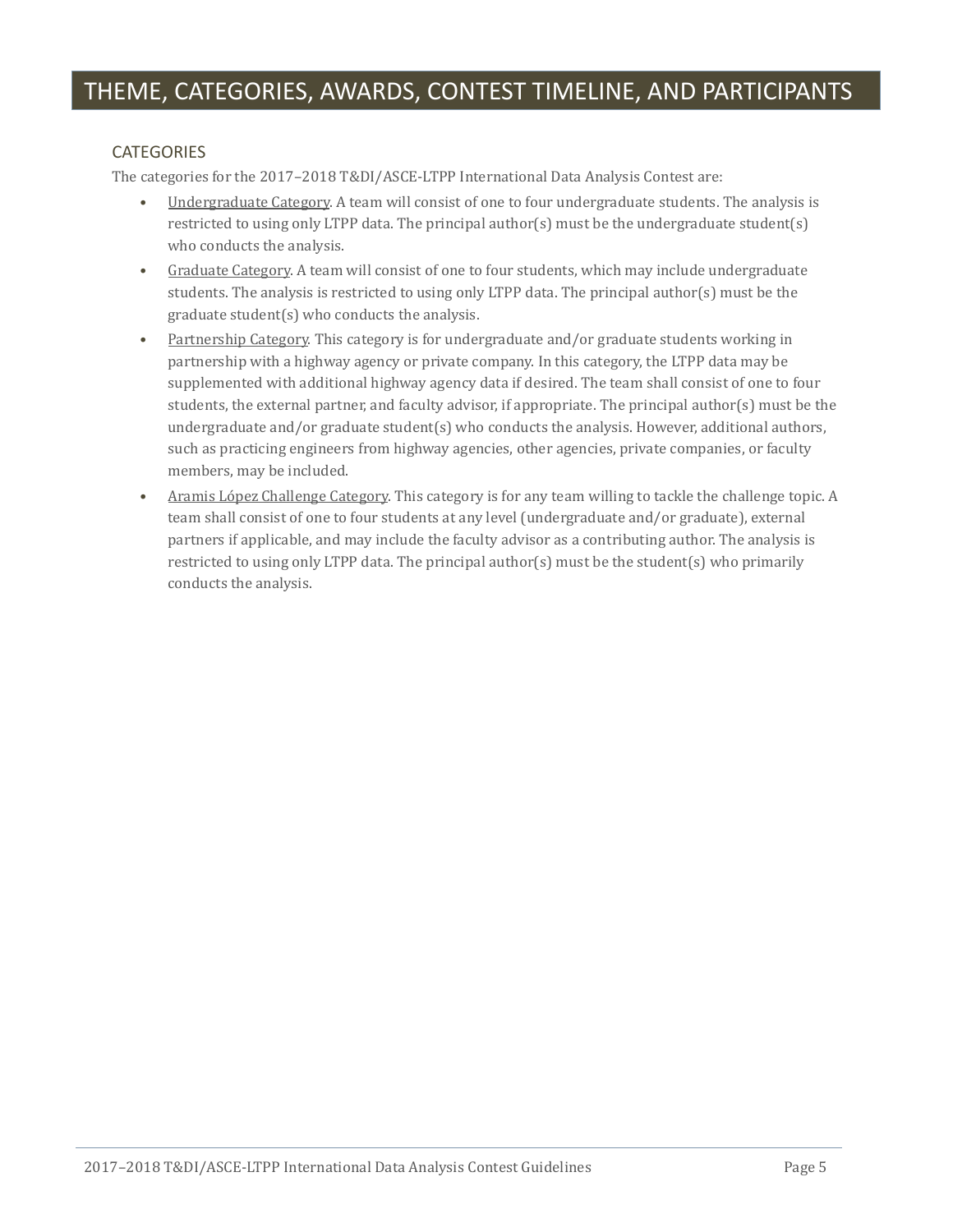# THEME, CATEGORIES, AWARDS, CONTEST TIMELINE, AND PARTICIPANTS

#### AWARDS

The following table lists the awards for each of the categories described above.

### 2017–2018 T&DI/ASCE-LTPP INTERNATIONAL DATA ANALYSIS CONTEST AWARDS

| <b>CATEGORY</b>                  | AWARD                                                                                                                                                                                                                         |
|----------------------------------|-------------------------------------------------------------------------------------------------------------------------------------------------------------------------------------------------------------------------------|
| Undergraduate                    | <b>Best Undergraduate Paper Award</b>                                                                                                                                                                                         |
|                                  | <b>FIRST PLACE WINNER:</b><br>All-Expense Paid Trip to Attend TRB Annual Meeting.<br>\$500 Cash Prize.<br>$\bullet$<br>Award Certificate.<br>$\bullet$<br>Option to Have Paper Published by FHWA.<br>$\bullet$                |
|                                  | <b>SECOND PLACE WINNER:</b><br>\$250 Cash Prize.<br>$\bullet$<br>Award Certificate.                                                                                                                                           |
| Graduate                         | <b>Best Graduate Paper Award</b>                                                                                                                                                                                              |
|                                  | <b>FIRST PLACE WINNER:</b><br>All-Expense Paid Trip to Attend TRB Annual Meeting.<br>$\bullet$<br>\$1,000 Cash Prize.<br>$\bullet$<br>Award Certificate.<br>$\bullet$<br>Option to Have Paper Published by FHWA.<br>$\bullet$ |
|                                  | <b>SECOND PLACE WINNER:</b><br>Award Certificate.<br>$\bullet$                                                                                                                                                                |
| Partnership                      | <b>Best Partnership Paper Award</b>                                                                                                                                                                                           |
|                                  | <b>FIRST PLACE WINNER:</b><br>All-Expense Paid Trip to Attend TRB Annual Meeting.<br>$\bullet$<br>\$1,000 Cash Prize.<br>٠<br>Award Certificate.<br>$\bullet$<br>Option to Have Paper Published by FHWA.<br>$\bullet$         |
|                                  | <b>SECOND PLACE WINNER:</b><br>Award Certificate.                                                                                                                                                                             |
| Aramis López<br><b>Challenge</b> | <b>Best Challenge Paper Award</b>                                                                                                                                                                                             |
|                                  | <b>FIRST PLACE WINNER:</b><br>All-Expense Paid Trip to Attend TRB Annual Meeting.<br>$\bullet$<br>\$1,500 Cash Prize.<br>$\bullet$<br>Award Certificate.<br>$\bullet$<br>Option to Have Paper Published by FHWA.<br>$\bullet$ |
|                                  | <b>SECOND PLACE WINNER:</b><br>Award Certificate.<br>$\bullet$                                                                                                                                                                |

#### **Note:**

**The review committee reserves the right to move a paper into a different category if the committee thinks the paper is a better fit in that category.**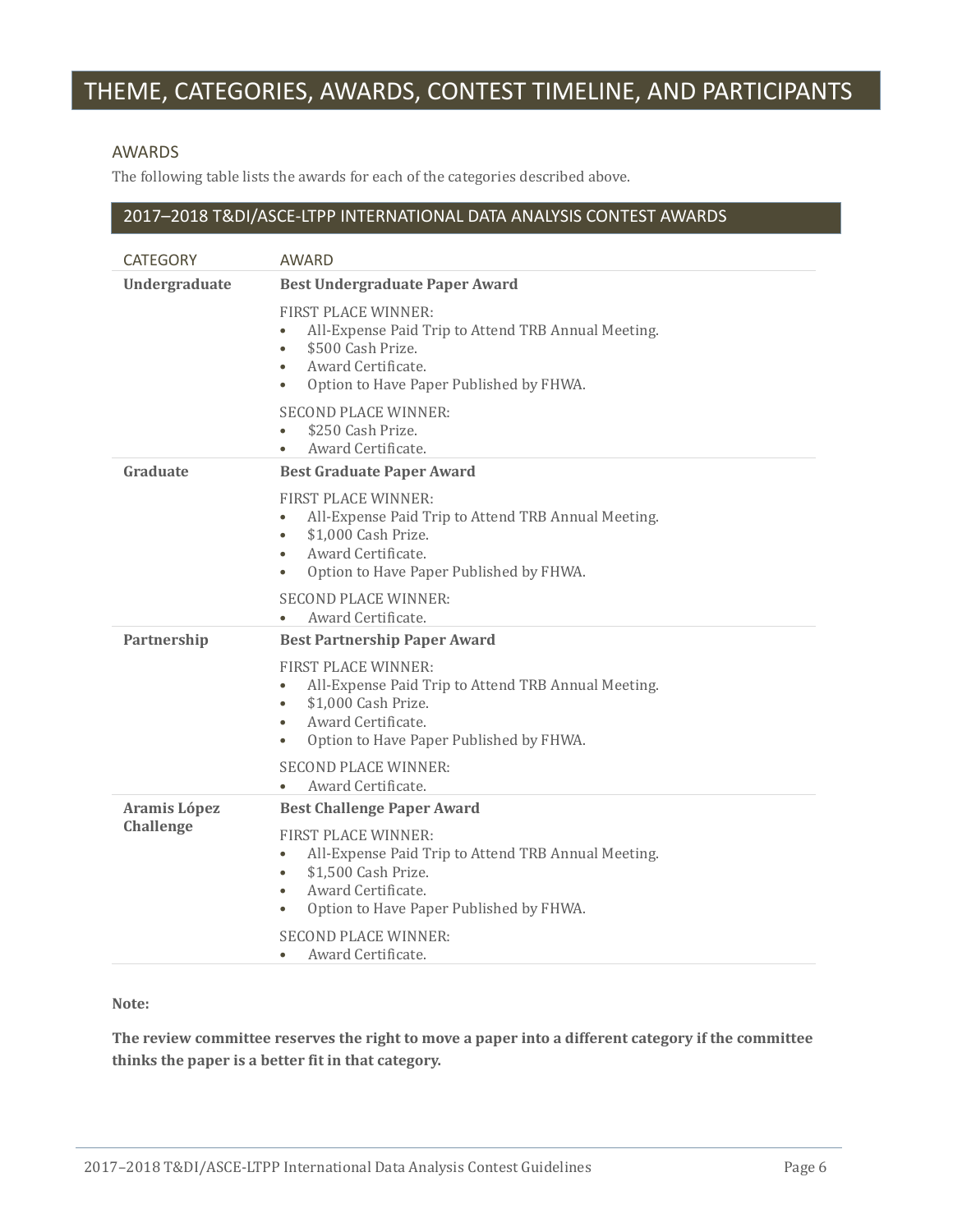# THEME, CATEGORIES, AWARDS, CONTEST TIMELINE, AND PARTICIPANTS

**For all teams (regardless of the category in which the paper is being presented), only one student will receive the all-expense paid trip to Washington, DC, to present the findings and accept the award on behalf of the team. However, the cash prize will be divided evenly among the student team and each team member will receive an award certificate.**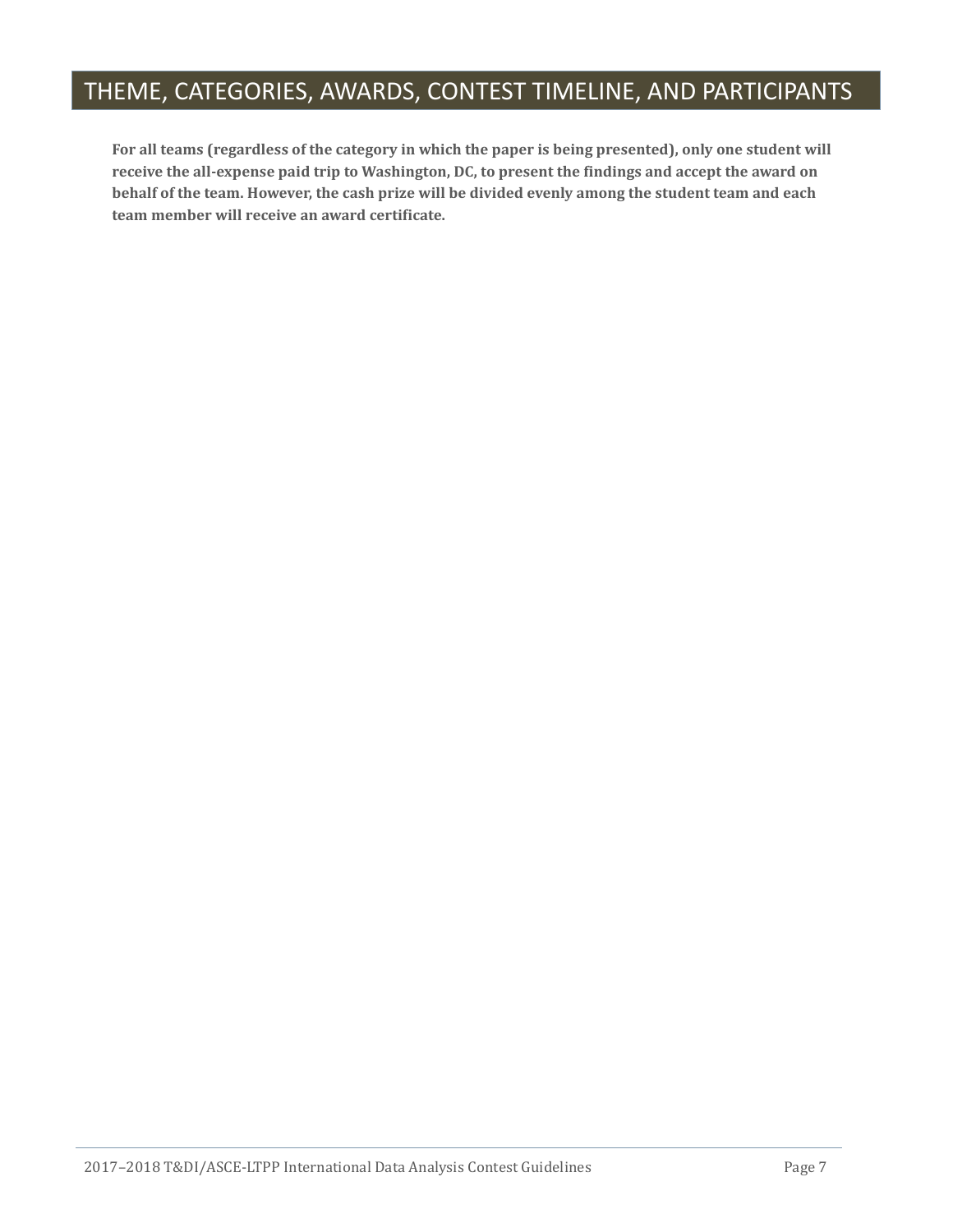#### CONTEST TIMELINE

The following table shows the contest timeline.

### 2017–2018 T&DI/ASCE-LTPP INTERNATIONAL DATA ANALYSIS CONTEST TIMELINE

| <b>ACTIVITY</b>                                                | <b>DATE</b>        |
|----------------------------------------------------------------|--------------------|
| <b>Initiate Contest</b>                                        | November 9, 2017   |
| <b>Deadline to Submit Papers</b>                               | July 1, 2018       |
| <b>Complete Evaluation of Papers</b>                           | August 15, 2018    |
| <b>Notify Winners</b>                                          | September 15, 2018 |
| <b>Recognition/Awards at TRB 98th Annual</b><br><b>Meeting</b> | January 13, 2019   |

#### STUDENT PARTICIPANTS

Graduate and undergraduate students who graduate anytime during the academic year are eligible to participate. Students who are full-time employees on LTPP-related contracts are NOT eligible to participate in the contest. Students who wish to participate in the contest must be sponsored by at least one faculty advisor. Student participants must submit a letter of sponsorship from the faculty advisor showing the advisor's support and that the paper was neither published nor previously submitted for publication elsewhere. However, after submission for the contest, students may choose to submit their papers for publication elsewhere, either before or after the contest review process is complete.

#### **Note:**

**The Federal Government is not allowed to conduct business with countries currently on the Restricted Country list. Therefore, students residing or attending universities in restricted countries are ineligible to participant in the contest. FHWA will not provide any data support or travel expenses to a student in a restricted country.**

#### FACULTY PARTICIPANTS

Faculty advisors are NOT permitted to be coauthors with students in the undergraduate or graduate categories, but their names can be listed as "Faculty Advisors" on the submitted paper manuscript. The award prize goes to the students on the team. Faculty members, however, can participate as contributing authors (after the lead student authors and any partners) in the Partnership category.

### OTHER PARTICIPANTS

Nonstudents or faculty may participate with students under the Partnership category. Other participants may include researchers, pavement designers, materials engineers, traffic forecasters, and other professional disciplines from highway and other agencies, and international organizations such as the International Road Federation, World Road Association-PIARC, and the World Bank. The student(s) must be the lead author(s) on the paper; the award prize is given only to the student(s).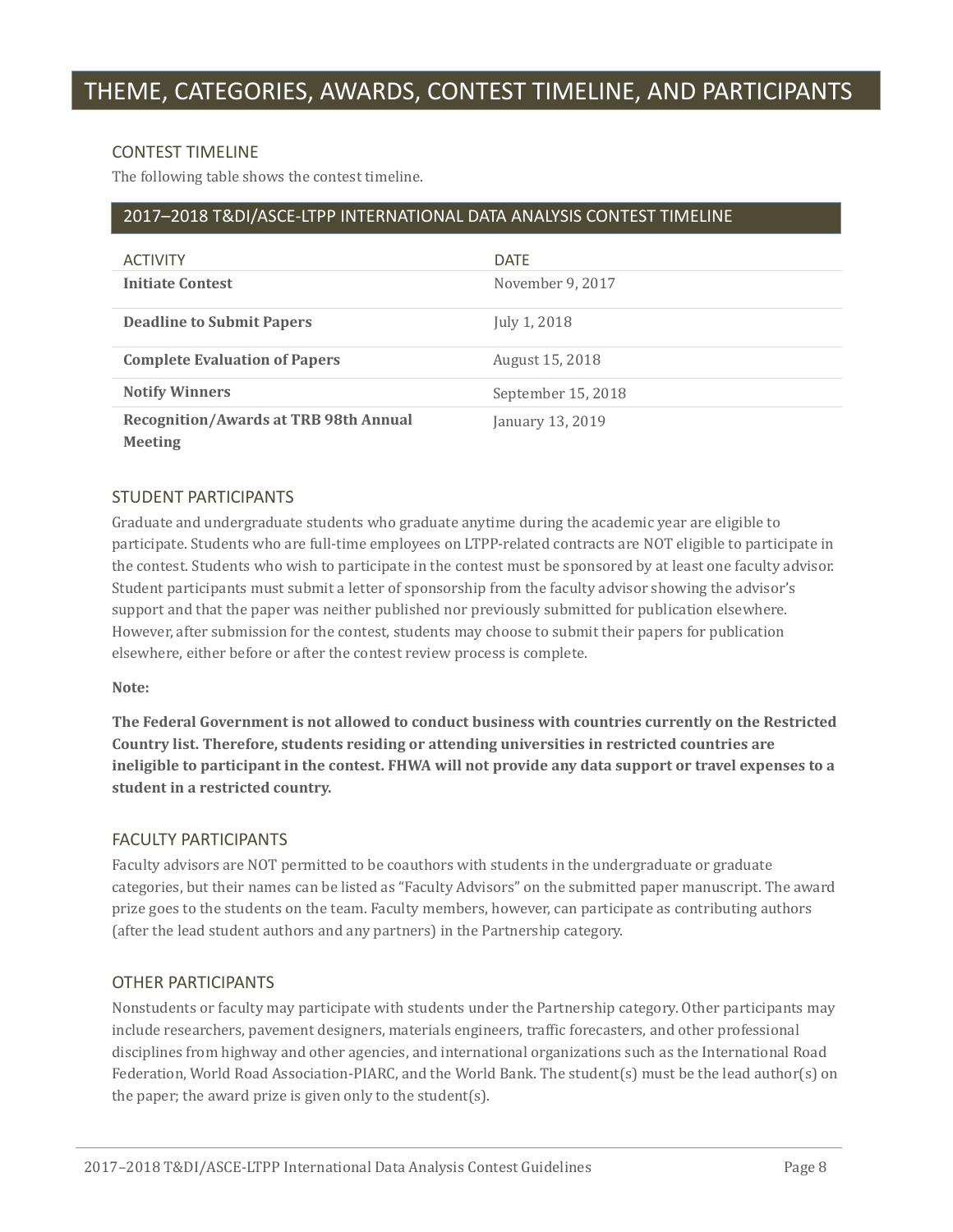### PAPER GUIDELINES

## <span id="page-10-0"></span>Paper Guidelines

### PAPER REQUIREMENTS

Paper submissions for all contest categories require that the principle author and investigator be a student or a team of students. The paper preparation guidelines are provided in appendix A. Each paper must have a cover page including authors' names, affiliations, and addresses. The cover page must also list the category in which the paper is being submitted. An example of the cover page format is shown in appendix B. Each paper must have a cover page as described in appendix B, and be submitted in Microsoft Word® format only. Papers submitted in any other format will not be considered.

#### LENGTH OF PAPER

The length of the paper, including the abstract and references, **may not exceed 7,500 words**. A paper that is only text should contain no more than 7,500 words. Each figure, photograph, or table accompanying the text counts as 250 words. For example, if 2 figures (500 words) and 3 tables (750 words) are submitted, the text may be no more than 6,250 words. The total number of words in the paper should be noted on the title page.

**Note that 7,500 words is the maximum length. Authors are encouraged to keep paper length to a minimum and limit the number of figures and tables, providing only essential information of interest to the reader. Papers that exceed the maximum word count will NOT be considered by the Contest Board.**

#### LENGTH AND CONTENT OF ABSTRACT

Each paper must have an abstract. The abstract **may not exceed 500 words.** It must be self-contained and not require reference to the paper to be understood. The abstract should present the primary objectives and scope of the study; the reasons for writing the paper; the techniques or approaches described only to the extent necessary for comprehension; and findings and conclusions should be presented concisely and informatively. The abstract should not contain undefined, unfamiliar terms, undefined acronyms, reference citations, or displayed equations or lists.

#### FOOTER

All pages of the submitted paper must have a footer that contains the following information:

- Contest Year (2017–2018 T&DI/ASCE-LTPP International Data Analysis Contest).
- Contest Category (Undergraduate, Graduate, Partnership, or Challenge Category).
- Page Number.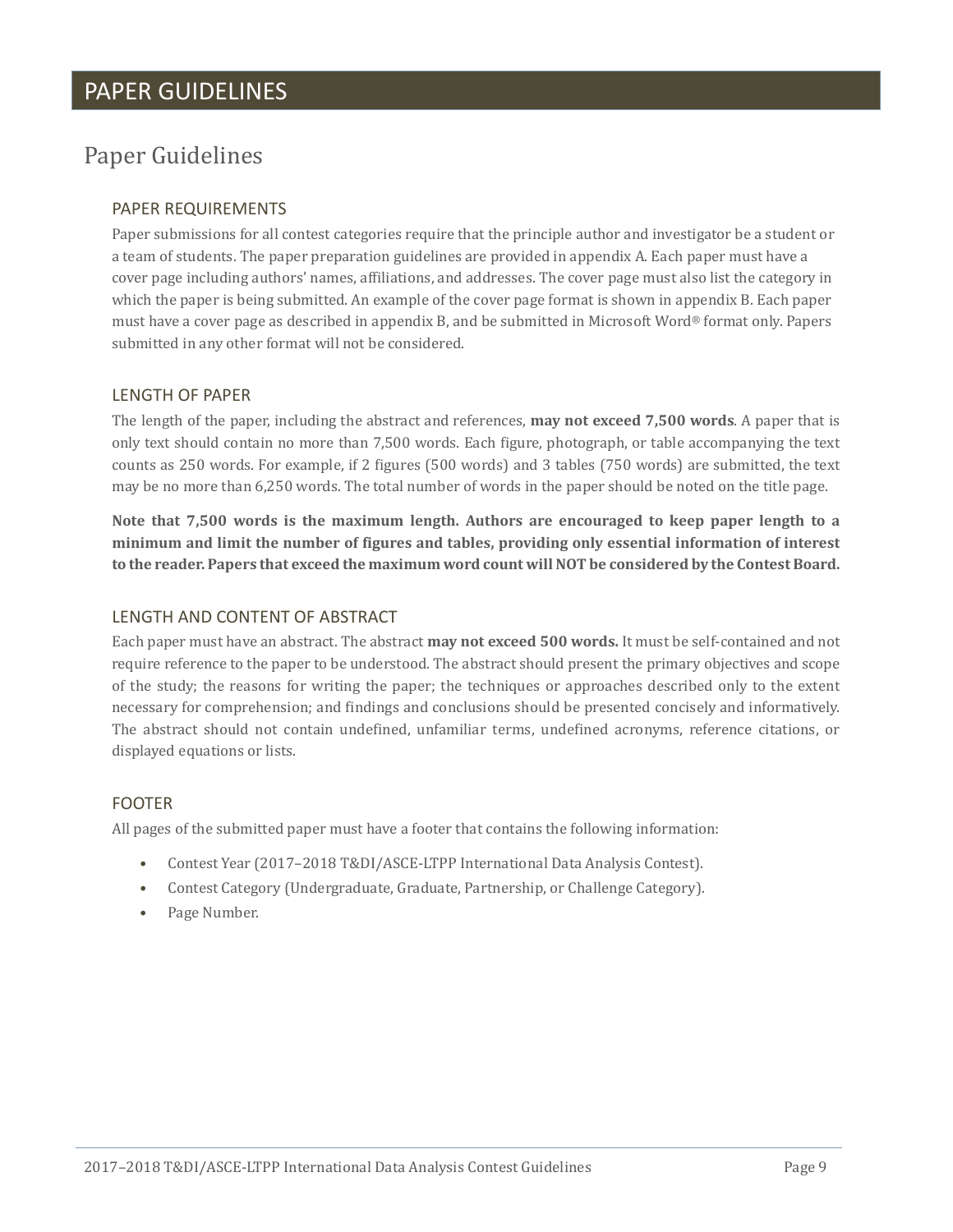# PAPER GUIDELINES

#### PAPER SUBMISSION

Participants must submit their papers to the T&DI of ASCE via email in **ELECTRONIC FORMAT ONLY**. The email subject line should read: 2017–2018 T&DI/ASCE-LTPP International Data Analysis Contest. All papers must be sent to Debi Denney at [ddenney@asce.org](mailto:abaker@asce.org) o[r ltpp@asce.org](mailto:ltpp@asce.org) no later than July 1, 2018.

The Contest Board will screen the papers to check eligibility status and for duplicate papers. The board will then transfer all files to Adobe® Acrobat® PDF format prior to sending to reviewers, which ensures that contest papers and their contents are not lost or altered in the process of file copying and/or transfer via email.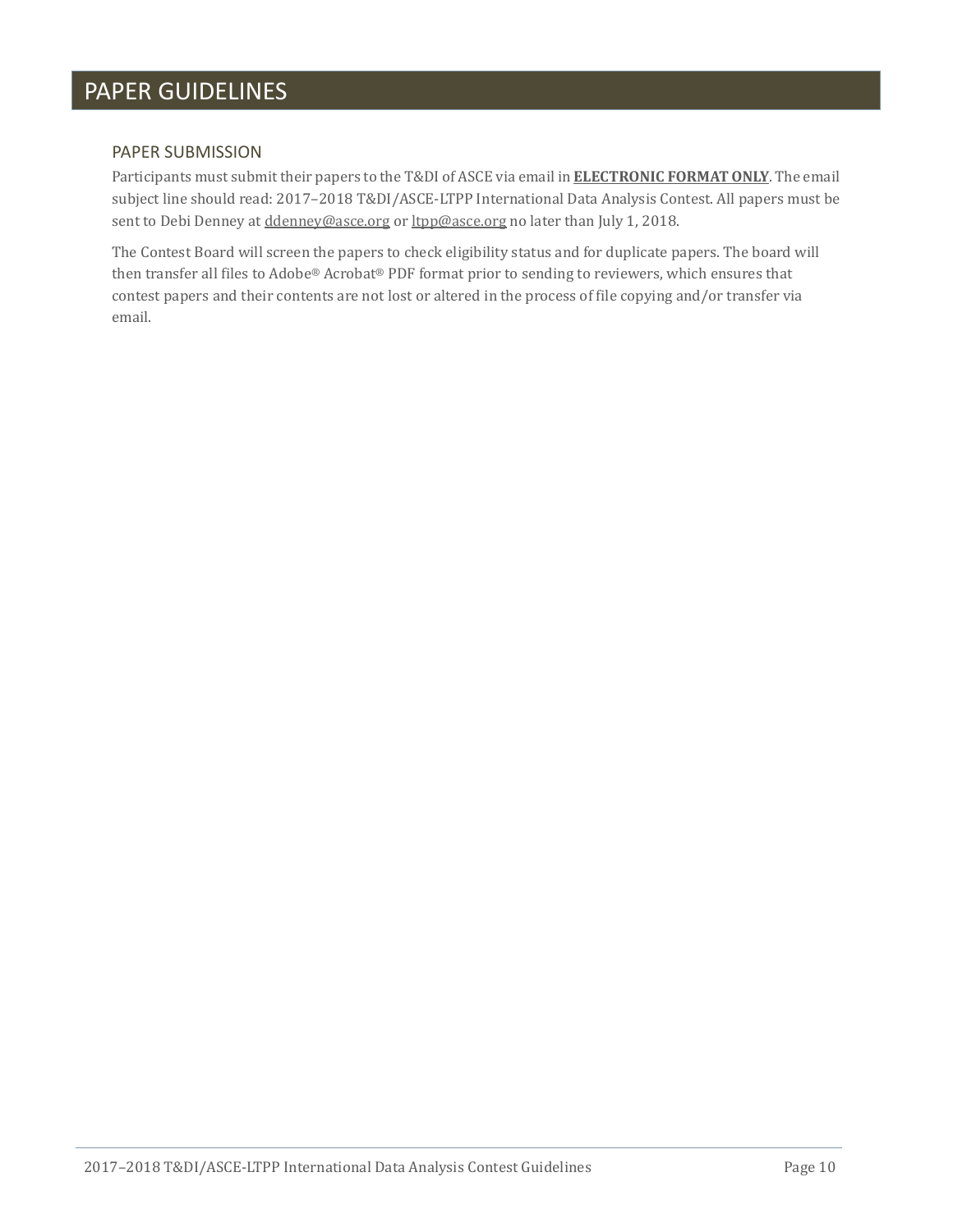# <span id="page-12-0"></span>Appendix A – Paper Preparation

### COVER PAGE

Each paper must have a cover page that includes all authors' names, affiliations, and addresses. It should also list the contest category in which the paper is being submitted (see appendix B). Papers are reviewed anonymously; therefore, names and affiliations of authors should appear **only** on the cover page.

### FACULTY ADVISOR SPONSORSHIP LETTER

Following the cover page, a signed letter from the faculty advisor for participants should be included on the academic institution letterhead. The letter shall state the advisor's sponsorship of the student or team, that the advisor endorses their participation, and that the paper contents were neither published nor submitted for publication elsewhere.

#### ABSTRACT PAGE

The abstract page must follow the cover page and the faculty advisor sponsorship letter. It should include the paper title without the name(s) of the author(s). **The abstract shall not exceed 500 words**.

### PAPER FORMAT (LIMITED TO 7,500 WORDS, INCLUDING FIGURES AND TABLES)

### **MAIN HEADING – LEVEL 1 CENTERED**

(Font: Times New Roman, 14 point, bold. All capital letters.)

### *Heading Level 2 – Left Justified*

Font: Times New Roman, 14 point, and bold italic. Leave two line spaces before and one line space after.

### Heading Level 3 – Left Justified Font: Times New Roman, 12 point, underlined. Leave one line space before and after.

### Body Text

Font: Times New Roman, 12 point. Single spaced.

### Footers

Font: Times New Roman, 10 point. Single spaced. Page number centered.

### *References*

List references alphabetically by authors' last names using the ASCE style.